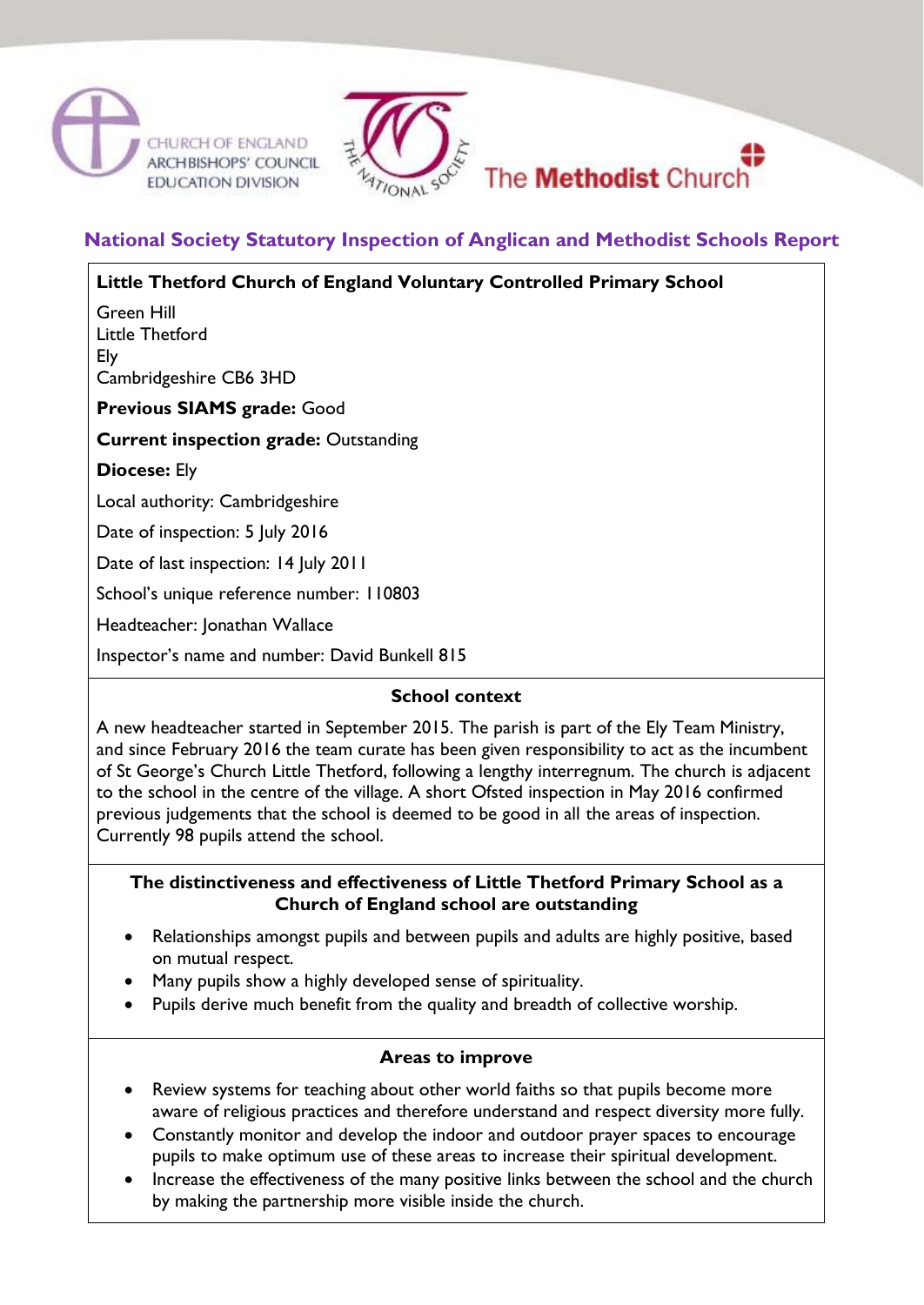### **The school, through its distinctive Christian character, is outstanding at meeting the needs of all learners**

The Christian character of the school is understood by pupils, and enables them to thrive, with trust, endurance and hope ever present. Every pupil is valued as an individual child of God, so all achieve well, regardless of their ability or background. A very compassionate approach is used to support any families who have difficulties in ensuring the regular, punctual attendance at school of their children. The personal development and wellbeing of all pupils is of paramount importance. Pupils demonstrate very well developed spirituality, and their moral, social and cultural development is boosted in an environment where all human values stem from Christianity and the Bible. Charitable giving is important, and earlier this term the whole school participated cheerfully in the WaterAid's Pipeline Challenge, raising essential funds but also increasing awareness of the difficulties some countries have in accessing one of life's essentials. This all has a positive effect on all, whether they are Christian, of other faiths or of none. Pupils were seen to behave at all times in an exemplary manner, with older pupils playing happily with the younger children, and showing great tolerance. Relationships between pupils and adults are extremely harmonious, based on a real sense of mutual respect. Pupils enjoy the opportunity to learn about faiths other than Christianity and show genuine respect, but in conversation were sometimes confused about some basic facts regarding the words used for people who follow other religions, or the terminology for their places of worship. Some pupils had recently visited Westminster Abbey, and one spoke about the poignant effect on him on seeing the grave of the unknown warrior. Others spoke of a sense of awe and wonder at the vast space, appreciating that Christianity is a multi-cultural world faith, celebrated there in a similar way to in their own small church. Pupils enjoy religious education (RE) lessons, and achieve well, making a real contribution to the Christian character of the school as pupils understand the relevance of RE to modern life and personal choices. This supports their spiritual, moral, social and cultural development.

### **The impact of collective worship on the school community is outstanding**

All in the school community see the daily opportunity for collective worship (CW) as a highlight of the day. CW is always distinctively Christian, based on the school's core values of peace, love and service, with an individual monthly theme. In conversation pupils explained how specific Bible stories have affected the way in which they treat each other, living out the core value of service, and how they view themselves as part of God's world. At the time of the inspection the monthly theme was 'courage', and the local 'Open the Book' team enacted the story of Esther, with enthusiastic participation by volunteer pupils to act alongside the adults. The impact of the story was such that one pupil later in the day had located the Book of Esther in a Bible in the prayer space to read it again. This CW had begun with the enthusiastic singing of a relevant worship song, which pupils said helped to suggest that God shows courage. Parallels were later drawn with the courage that will be needed by the Year 6 pupils shortly to leave the school, and candles were lit for a time of reflection and for all to say together the school prayer. Collective and personal prayers are an important part of school life. Each classroom has a box in which prayers are placed, and these were seen to be used frequently. Pupils also make use of a newly-created indoor prayer space and a reflection garden for contemplation or prayer. The indoor space has proved to be immensely popular, but can accommodate only five pupils at a time. The resources there include a tray of sand, and a pupil demonstrated how to write 'sorry' in the sand, and then to wipe it clear for a fresh start. The outside area is under trees and also has bird feeders. As a result the furniture is messy and the ambiance not always suited to quiet reflection. The fact that pupils see prayer as such a natural pastime has enabled a highly-developed sense of personal spirituality, as pupils show compassion and patience. In discussion pupils could express a simple understanding of the theology of God as Father, Son and Holy Spirit, identifying Pentecost as one of the most important Christian festivals, while recognising the centrality of Jesus Christ. Individual pupils regularly complete proformas to evaluate CW, leading to such changes as greater pupil participation. On some occasions, CW is entirely planned and led by the pupils themselves.